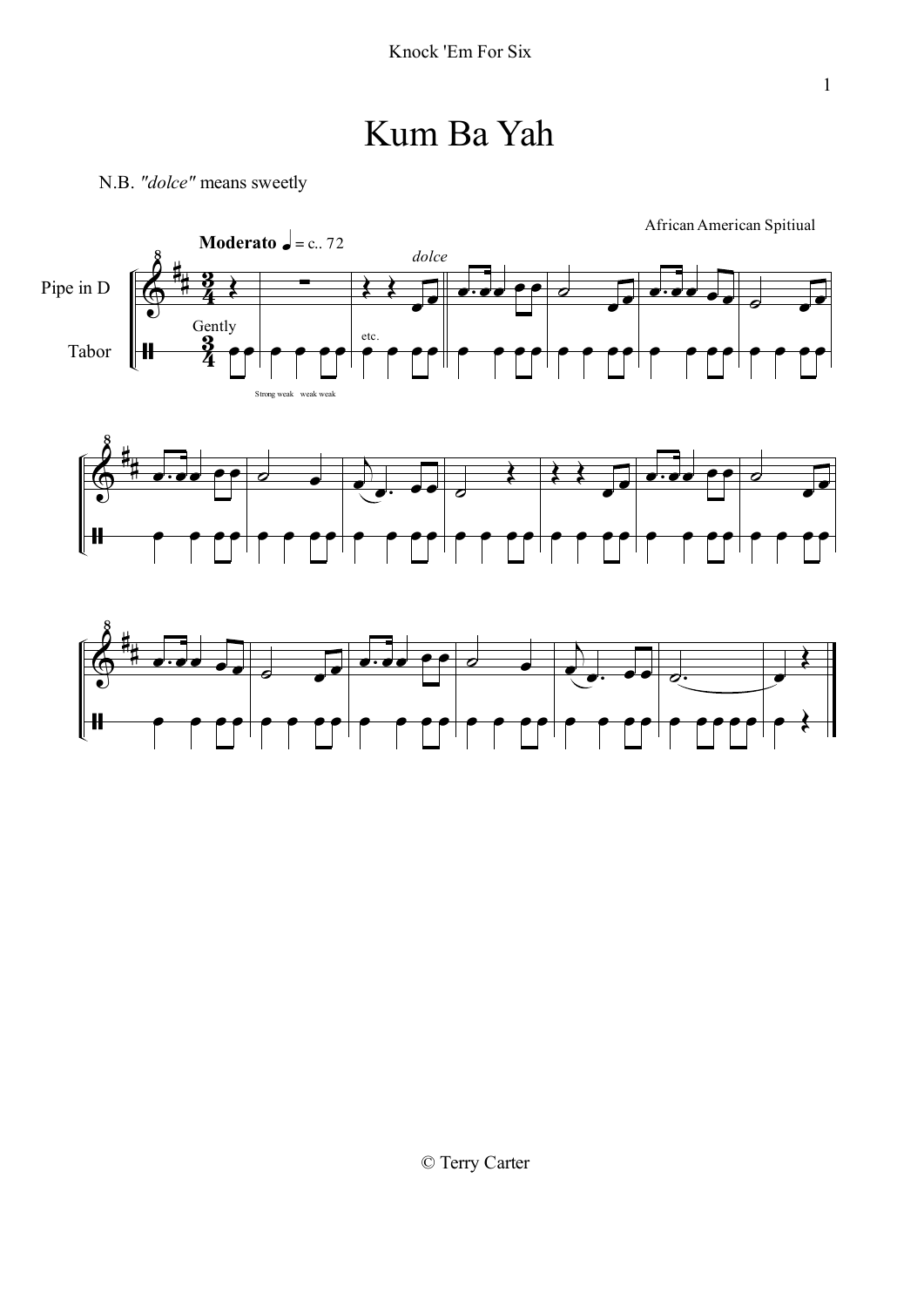### Pop! Goes The Weasel



© Terry Carter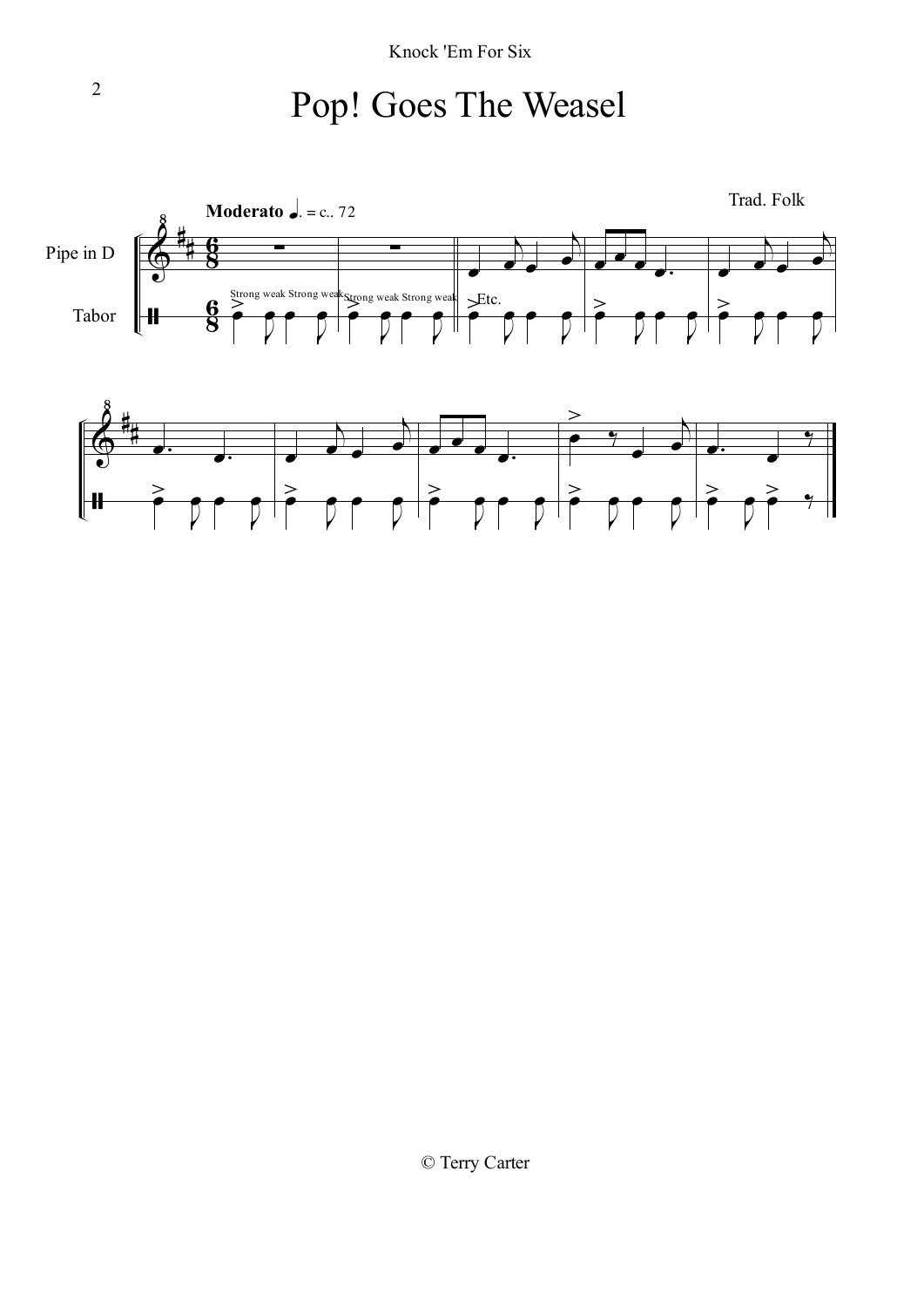### Filles a Marier

With a "PIVA" rhythm in the Tabor

Trad. French C15







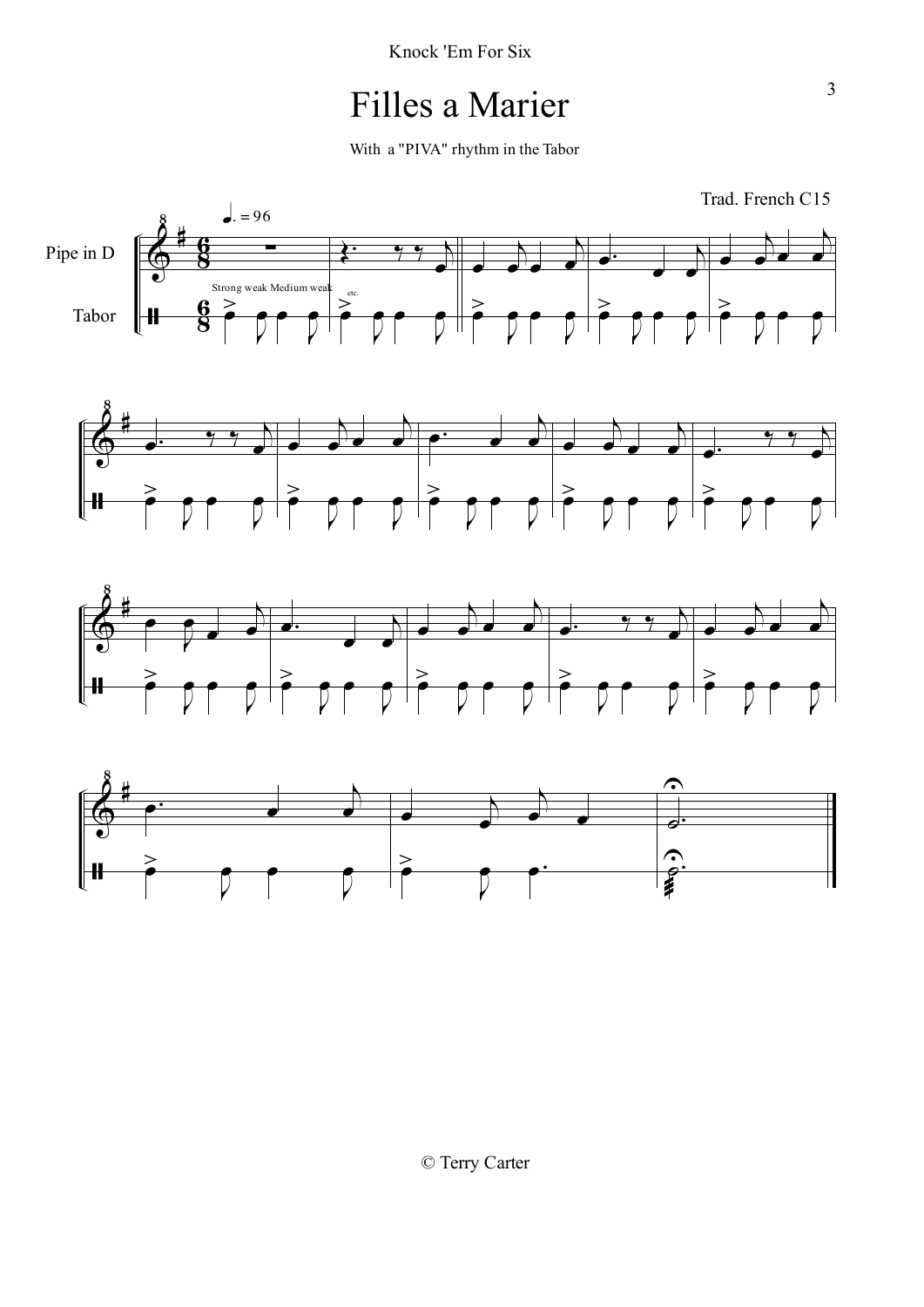## Shepherd's Hey

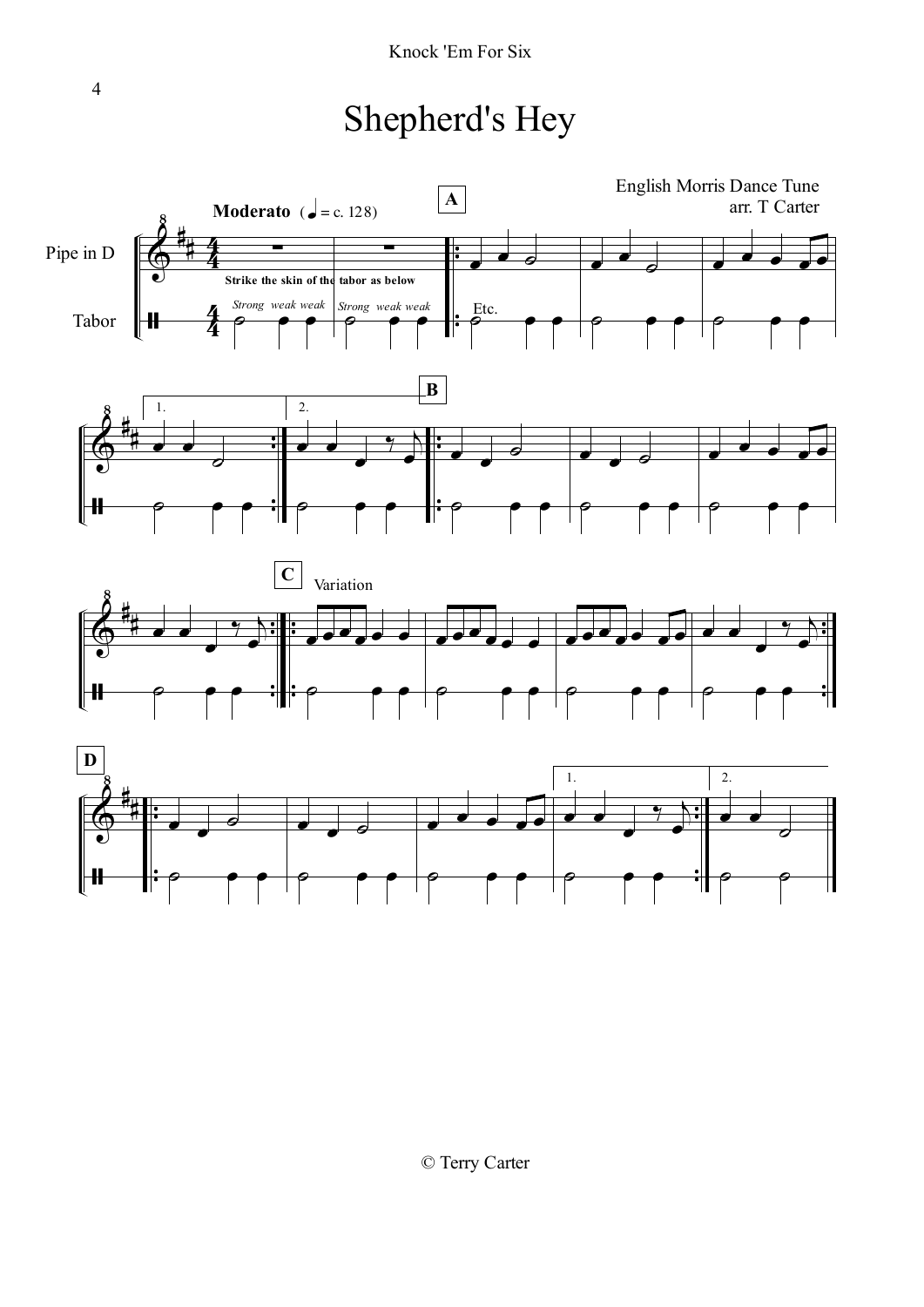# For He's A Jolly Good Fellow

Another tune with a "Piva" tabor beat Strike the tabor at the CENTRE of the skin for the STRONG beats and Strike the tabor near the EDGE for the WEAK beats









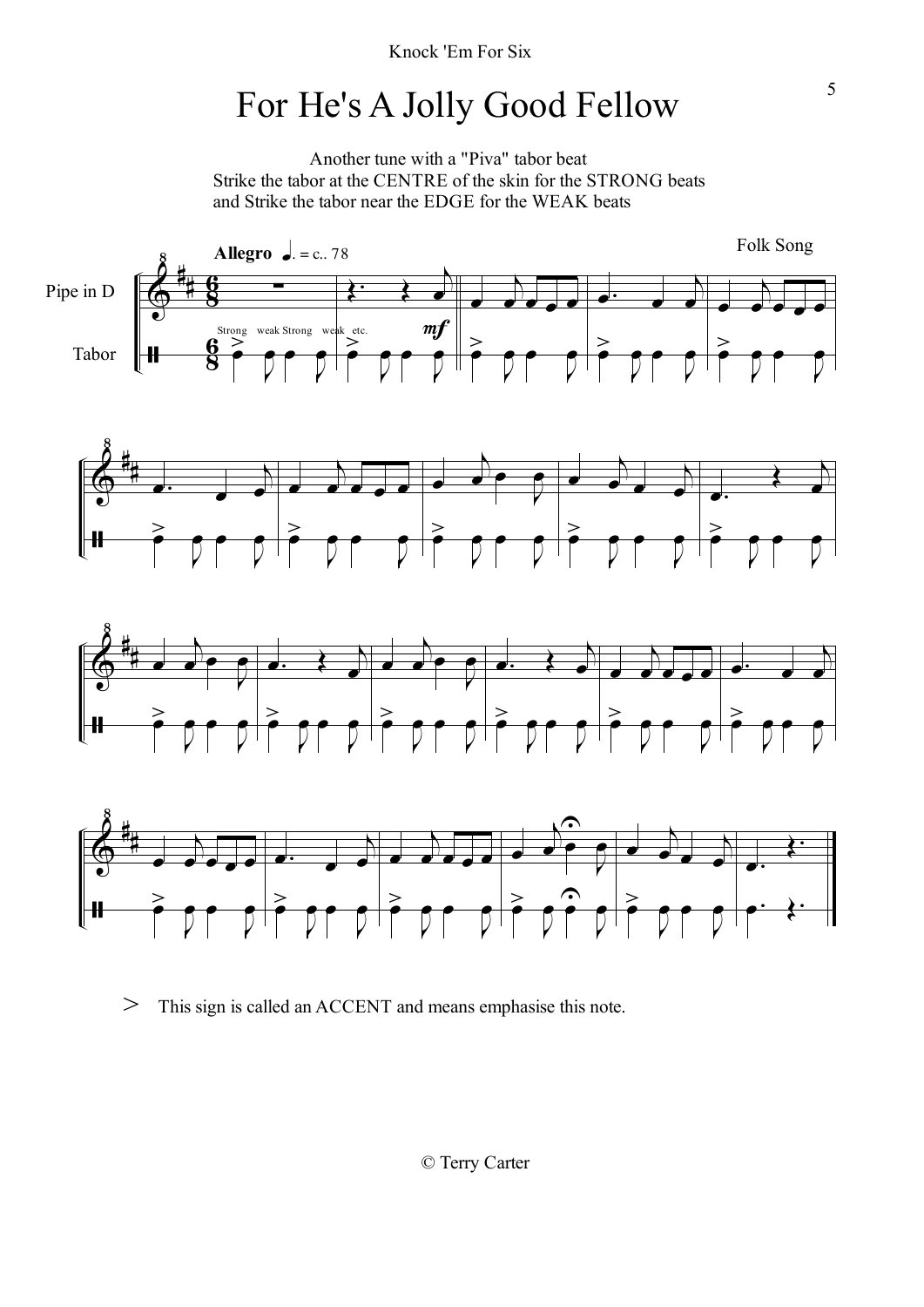Knock 'Em For Six

# <sup>6</sup> Como O Nome Da Virgen

From Cantigas de Santa Maria No. 194

Compiled in Spain during the reign ofAlphonse X (1221-1284)

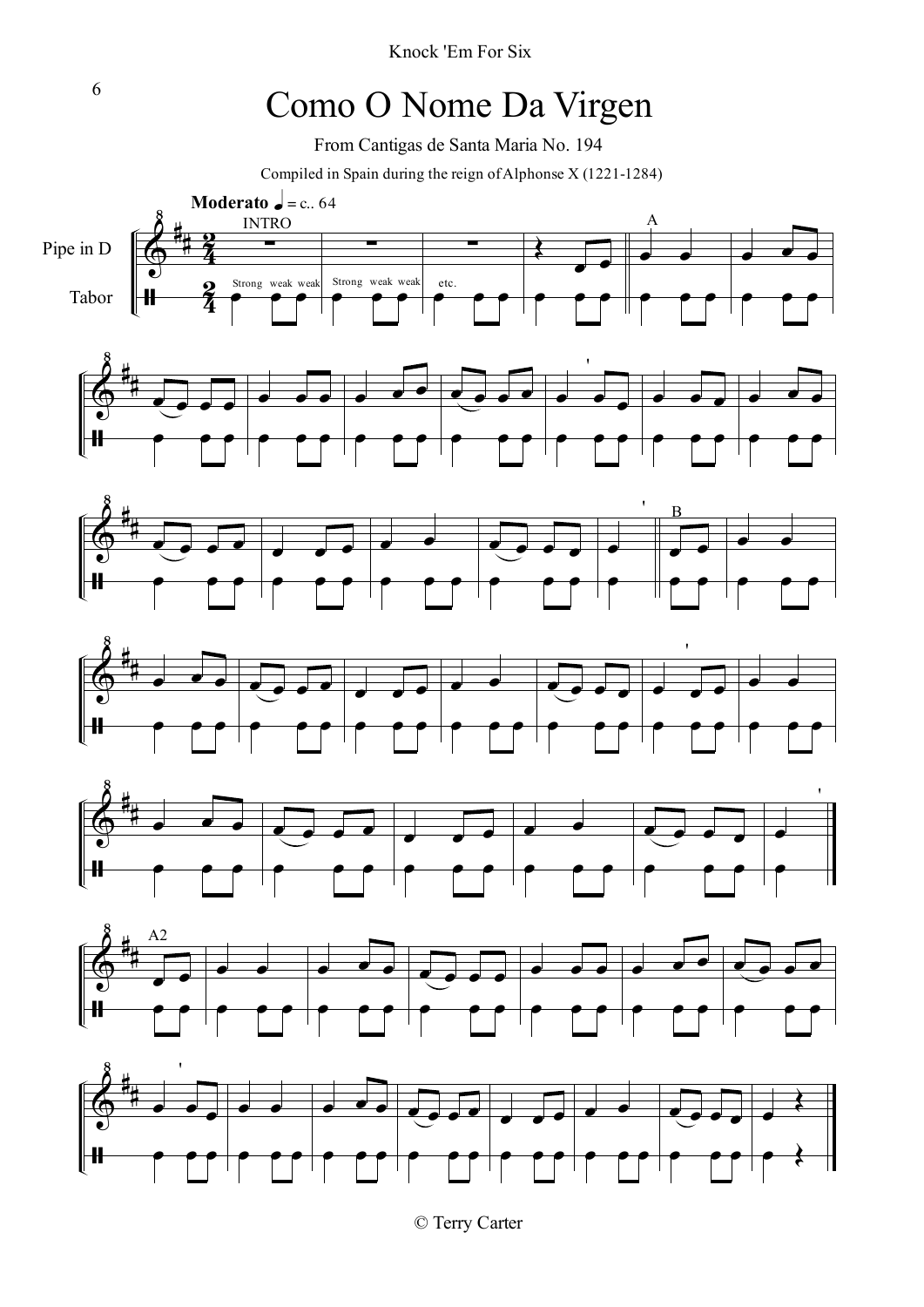Knock 'Em For Six

# <sup>7</sup> The Health *or* The Merry Wassail

from Playford's Dancing Master (1651 - ca. 1728)





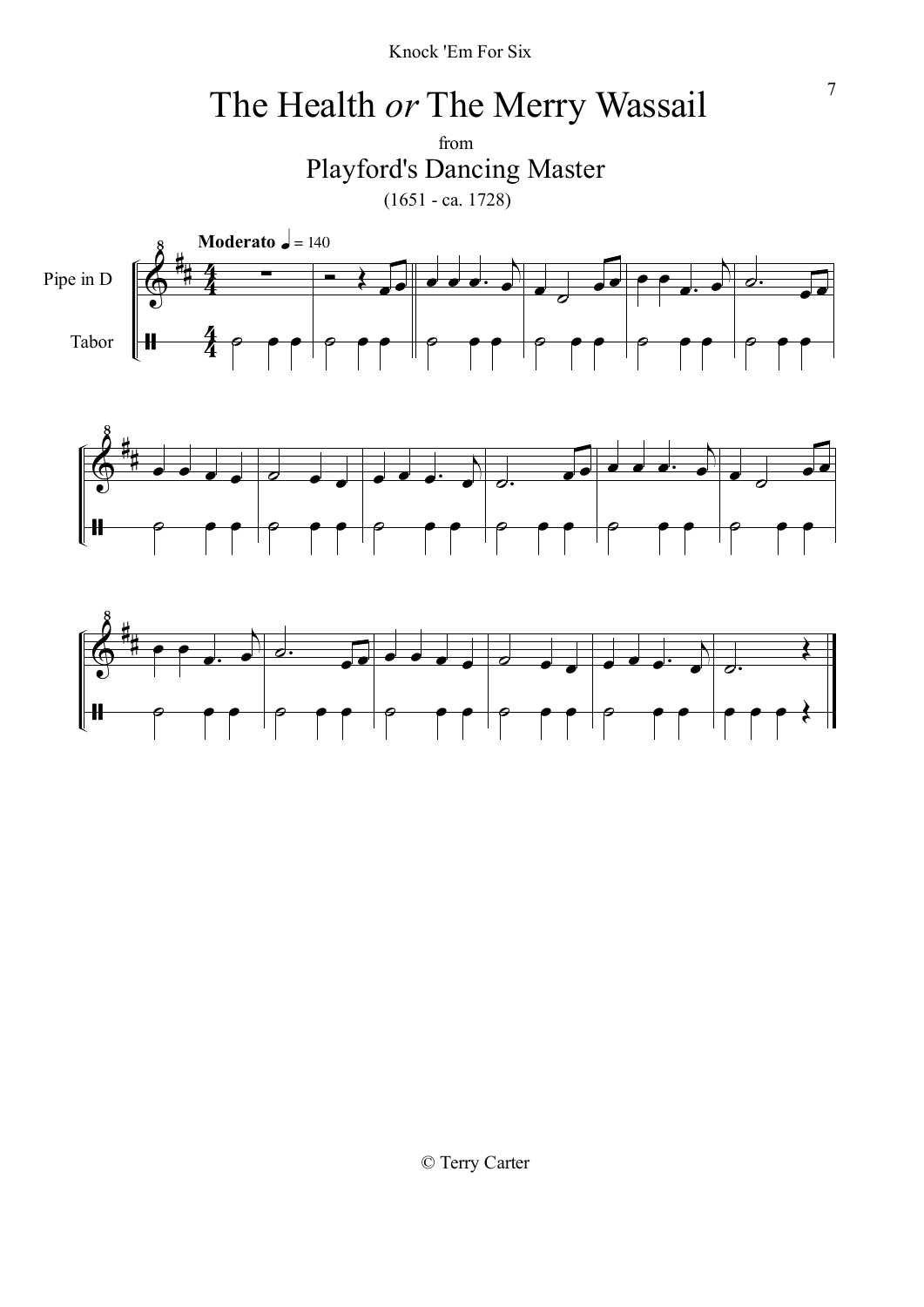#### Lavender's Blue

**In this piece strike the tabor skin gently in the following manner:**



**This effect can also be acheived by striking the CENTRE of the skin for the STRONG beats and striking the skin near the EDGE for the WEAK beats**





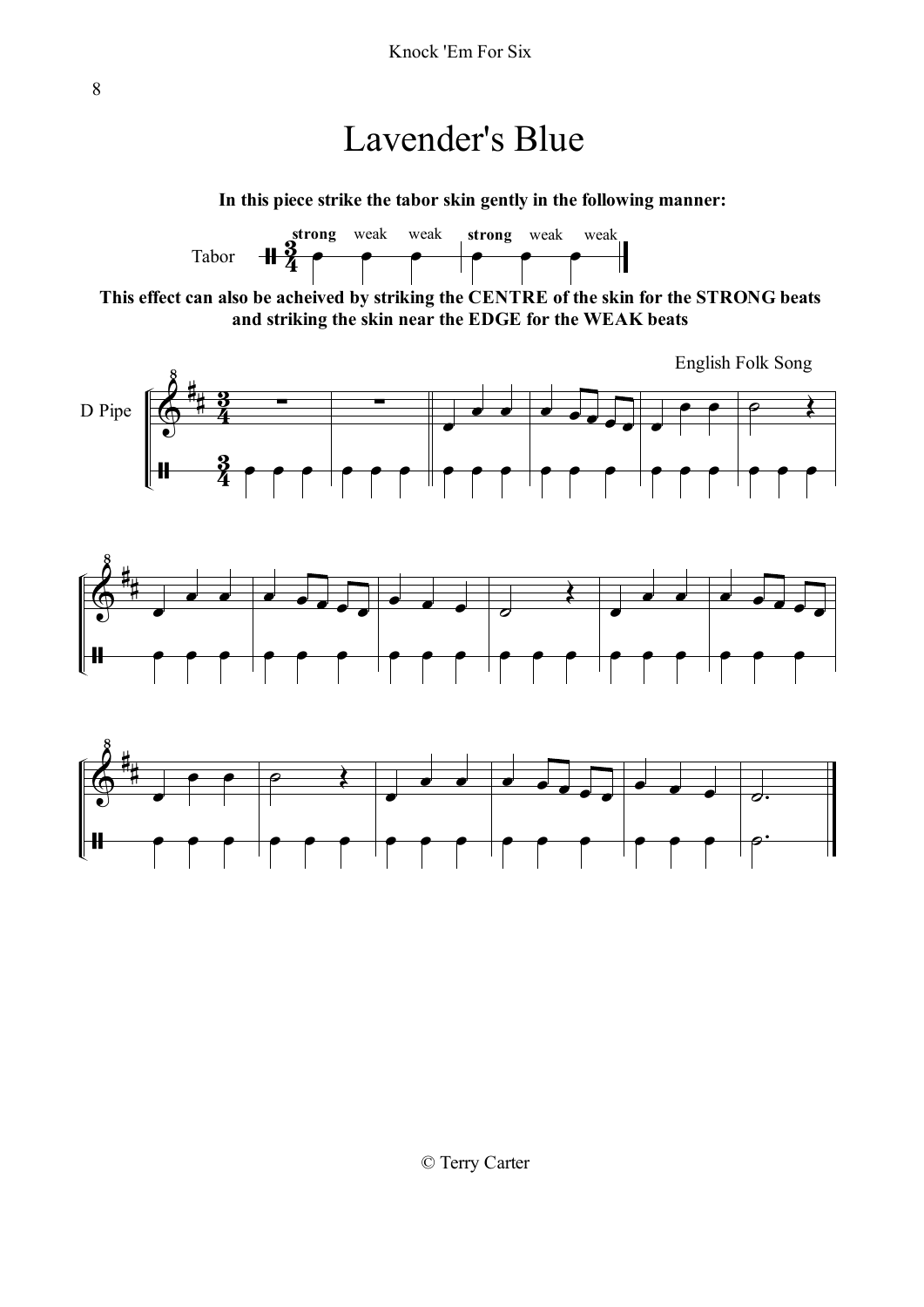Knock 'Em For Six

## Shepherd's Hey - Bucknell

Morris tune from the village of Bucknell